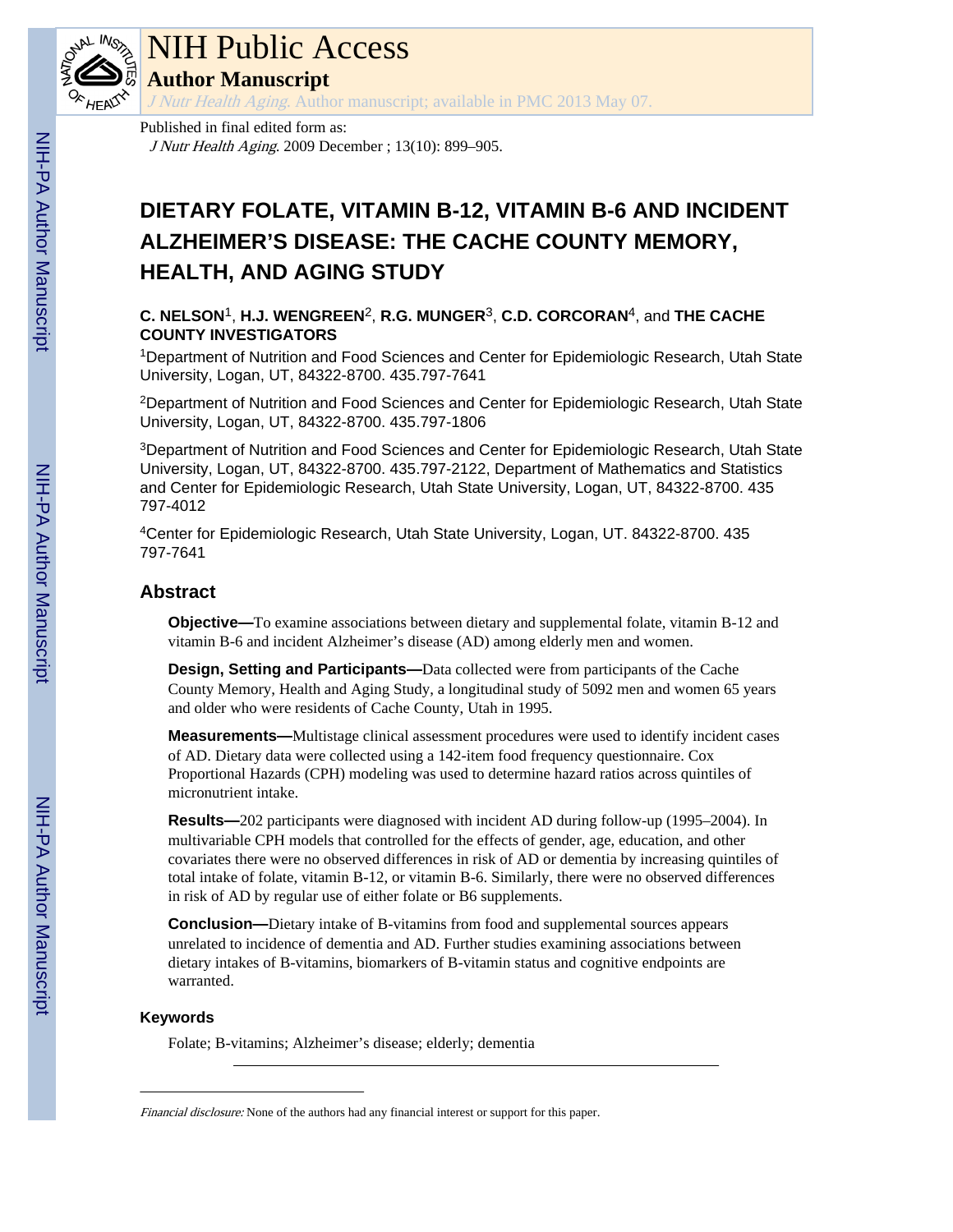#### **Introduction**

The prevalence of Alzheimer's disease (AD) is expected to more than double in the next fifty years with the aging of the U.S. population. The U.S. Centers for Disease Control and Prevention (CDC) lists AD as the 7th leading cause of death in the US (1). In 2003, AD increased the cost of health care by 80–100 billion dollars (2).

AD is an age-related disease with a strong genetic component, but risk is also likely influenced by modifiable factors, including diet  $(2, 3)$ . **B**-vitamins including folate, vitamin B6, and vitamin B12 may be related to cognitive health in several ways. Low levels of Bvitamins have been associated with increased homocysteine levels and have been observed in the cognitively impaired in several large population-based studies (4). In addition,  $B$ vitamins may affect levels of S-adenosyl-methionine (SAM), an important intermediate for key methylation reactions in the brain (4). Finally, folate is essential for nucleic acid formation and deficiency is associated with chromosomal breakage (5).

Research examining associations between B-vitamin intake, cognitive decline, and risk of dementia is inconclusive (6). In large prospective studies high intake of folate has been identified as both harmful (7, 8) and protective (9) in relation to cognitive decline and incidence of AD. Other observational studies have shown no relationship between folate, Bvitamins, the rate of cognitive decline and AD  $(10-13)$ . The objective of this study is to examine associations between dietary and supplemental folate, vitamin B-12 and vitamin B-6 and incident Alzheimer's disease (AD) among elderly men and women.

#### **Subjects and Methods**

#### **Study Population**

The Cache County Memory Study (CCMS) is a population-based prospective study of men and women who were living in Cache County, Utah and who were 65 years or older at the baseline assessment in 1995. Of the 5,657 potential participants identified in 1995, 89.7% were enrolled  $(n = 5092)$  and provided baseline information. Baseline and subsequent screening interviews included self or proxy reports of demographic variables, medical history, occupational history, smoking or alcohol history, and information on family history, as well as information about usual dietary intake and consumption of dietary supplements. Methods and procedures were reviewed by Institutional Review Boards at Utah State, Duke, and Johns Hopkins Universities and all participants or legal caregivers signed an informed consent to participate.

Incident dementia was assessed in careful multiple staged clinical evaluations over 9 years of follow-up as described in detail in previous CCMS publications (14). Cognitive function was screened at baseline and three subsequent follow-up assessments using a modified version of the Mini Mental State Examination (3MS). Participants who scored lower than 87 on the 3MS and all subjects older than 90 years of age were further assessed for cognitive status using multi-staged clinical assessments of cognitive status. The clinical data included results from the Dementia Questionnaire (DQ) (15) and a clinical assessment conducted in the participant's home or place of residence. The DQ is an inventory of cognitive symptoms, functional impairments, and medical conditions relevant to dementia and was administered by trained nurses. The clinical evaluations were reviewed by a geropsychiatrist and a neuropsychologist, who assigned dementia diagnoses. Participants initially assigned a dementia diagnoses were further examined and completed a magnetic resonance imaging scan and additional laboratory tests. Final diagnoses were obtained via a consensus conference of clinical experts.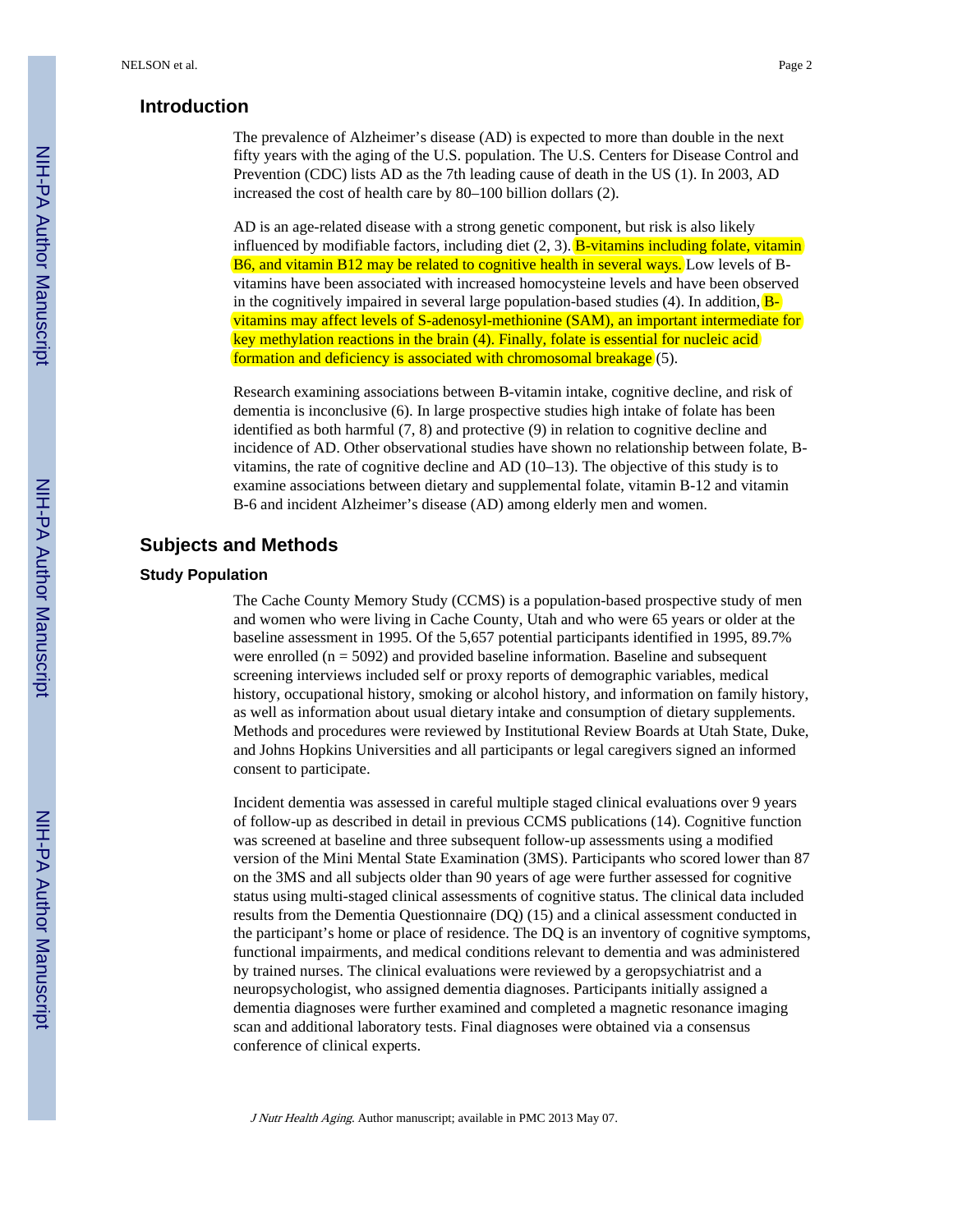An estimate of usual dietary intake at the baseline interview in 1995 was collected using a 142-item self-administered food frequency questionnaire (FFQ) that included a section on dietary supplement usage. The FFQ used was modeled after the Harvard Nurses' Health Study FFQ; its design has been tested and validated for replicated use (16, 17). FFQs are often used in large population-based studies to estimate average intake over long periods of time, can be self-administered, are relatively quick to complete and are inexpensive. Participants were asked to report the frequency of consumption of each of the 142-food items. To calculate intake of a specific nutrient, the nutrient content of each food was multiplied by the frequency of consumption for each food and then summed over all food items. Nutrient composition was obtained from the Food Processor (ESHA version 7.02) (18), a nutrient database of approximately 30,000 foods including foods from the USDA nutrient composition data tables and brand-specific information obtained from manufacturers (18). Nutrient intake was adjusted for total energy intake using the residual method (19). Energy-adjusted dietary intake was summed with nutrient intakes from supplements to obtain total intake of nutrients.

Ther were 5092 participants screened using the 3MS at the baseline interview and those who scored  $> 87$  points (n=4737) were invited to complete the FFQ. Of the 4737, 3829 (81%) completed and returned the questionnaire; of those, 197 were excluded because they were identified as having prevalent dementia or were deemed to have provided implausible caloric intake (energy intake ≥ 5000 kilocalories or ≤ 500 kilocalories per day). The final analysis included 3634 participants.

#### **Statistical analysis**

The SPSS version 15.0 for Windows software program was used for all statistical analysis. Exposure variables were defined using quintiles of total intakes (food and supplement) of folate, B-12, and B-6 and quintiles of food and beverage sources of folate, B-12 and B-6. Additionally, participants who usually consumed at least 400  $\mu$ g of folic acid or 2 mg of vitamin B-6 per day were classified as folic acid or B-6 supplement users, respectively. Differences between groups were examined using chi-square tests of independence for categorical variables and one-way ANOVAs for continuous variables. Cox Proportional Hazards models were used to evaluate risk of incident dementia and AD across increasing quintiles of B-vitamin intake. The time variable was defined as the age at diagnosis of dementia, current age if non-demented and remaining in the study or age at death or last follow-up. The outcome variables were incident dementia  $n=353$  and incident AD  $n=212$ .

Covariates used in the analysis (model 3) were obtained from the baseline interview and included gender, level of education (less than high school education or greater than high school education), Apo €4 genotype, history of tobacco use (ever/never) and alcohol use (ever/never), physical activity pattern (≥ a few times per month vs. ≤ a few times per month), total caloric intake (kcal/day), self-reported comorbidities [(history of diabetes (ever/never), myocardial infarction (ever/never), and stroke (no/probable) at baseline)], and intake of folate, B-12, and B-6.

The significance of the effects of interest was tested by comparing the difference in the −2 log likelihood ratio statistics from the model with and without the variable. The Likelihood Ratio Test (LRT) was used to examine the fit of the models examining incident AD.

#### **Results**

Two-hundred and twelve participants developed AD during the period of observation (1995 – 2003) Table 1 includes characteristics of the population by gender. Women in the CCMS had higher rates of supplement use, were more educated, older, and had higher rates of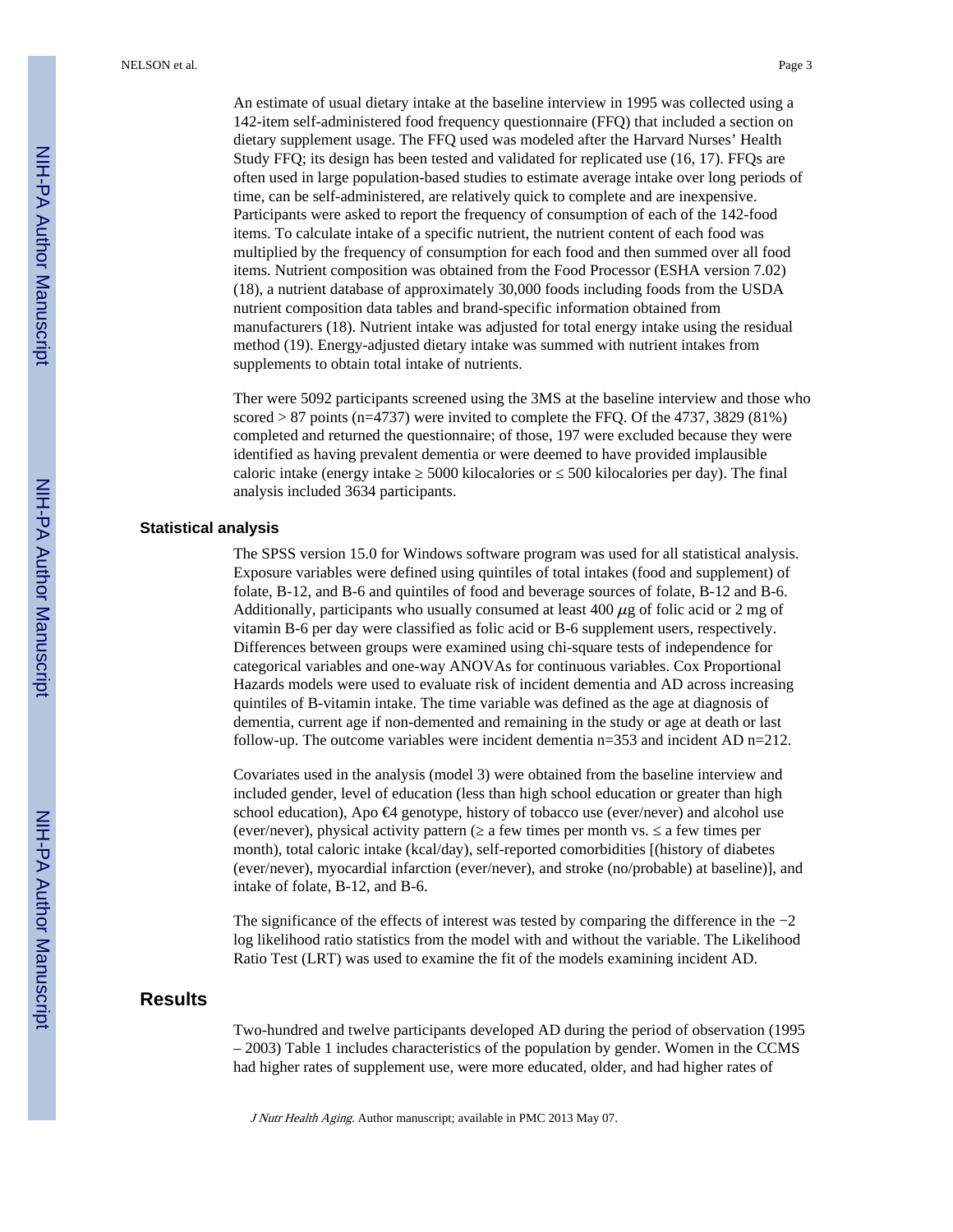incident AD than men (P < 0.001, < 0.001, < 0.01, respectively). Men consumed more kilocalories, exercised more often, had higher rates of myocardial infarction and were more likely to have ever smoked and or drank alcohol than women  $(P < 0.001, P < 0.001, P <$ 0.001,  $P < 0.001$ ,  $P < 0.001$ , respectively).

Table 2 displays population characteristics by quintiles of total folate, B-12, and B-6 intake. Women were more likely to be in the highest quintiles of intake than men. Participants with high intakes of B-vitamins from food and supplements had higher intakes of fruits and vegetables and were more likely to take dietary supplements than were participants with lower intakes.

Cox proportional hazards models were used to examine associations between B-vitamin intakes and risk of incident dementia and AD (Tables 3–5). No associations were observed between increasing quintiles of total folate and incident dementia or AD in either unadjusted or adjusted models that included education and gender. Adding total B-12, total B-6, number of apo €4 alleles, body mass index (BMI), total calories, physical activity, history of alcohol and tobacco use, history of myocardial infarction, diabetes, and stroke in the models did not alter results. These analyses were repeated across quintiles of folate from food only and by folic acid supplements use. No associations were found in either analysis. In similar analyses examining the independent effects of vitamins B-12 and B-6 intakes from food and supplement combined, food only sources and supplemental intake (B-6 only) were not associated with incident dementia or AD.

#### **Discussion**

Dietary intake of folate was not associated with risk for incident dementia or AD among men and women of the Cache Study on Memory, Health, and Aging after nine years of follow-up. In multivariable-adjusted models no associations were observed for either folate, vitamin B-6, or vitamin B-12 from foods or supplements or both combined.

Several plausible biological mechanisms link folate and other B-vitamins to AD risk. Deficiencies of B-vitamins have been known to raise levels of homocysteine as a consequence of disrupted one-carbon metabolism (4). Elevated levels of homocysteine may induce oxidative stress and increase the neurotoxicity (20–22). Damaged or altered environment in the brain may contribute to increased plaques and tangles observed in persons with AD. In addition to elevated homocysteine levels, other consequences of disturbed one-carbon metabolism include decreased levels of S-adenosyl-methionine (SAM), increased S-adenosylhomocysteine (SAH), and limitation of folate metabolites involved in nucleotide synthesis (4, 5). SAM is required for the methylation of DNA, RNA and neurotransmitters and inadequate levels of SAM may impair neurons and damage vital brain structures (4, 5). SAH, the precursor to homocysteine, has also been observed at irregular levels in individuals with AD similar to homocysteine, SAM and B-vitamins (23) and is thought to increase as homocysteine metabolism is inhibited. Increases in SAH have been seen to inhibited normal functions of SAM in the brain (24).

Vitamin B-12 is a cofactor for methionine synthase, the enzyme that transfers a methyl group from 5-methyl-THF to homocysteine to form methionine. The conversion of 5,10 methylene-THF to 5-methyl-THF requires the enzyme, methyltetrahydrofolate reductase. This reaction is irreversible, therefore deficiency of B-12, prevents 5-methyl-THF from being converted to 5,10 methylene-THF, essential for the synthesis of nucleotides. Low levels of nucleotides may result in misincorporation of neucleotides in DNA replication and chromosomal breaks which may facilitate neuronal damage common in patient's brains (5).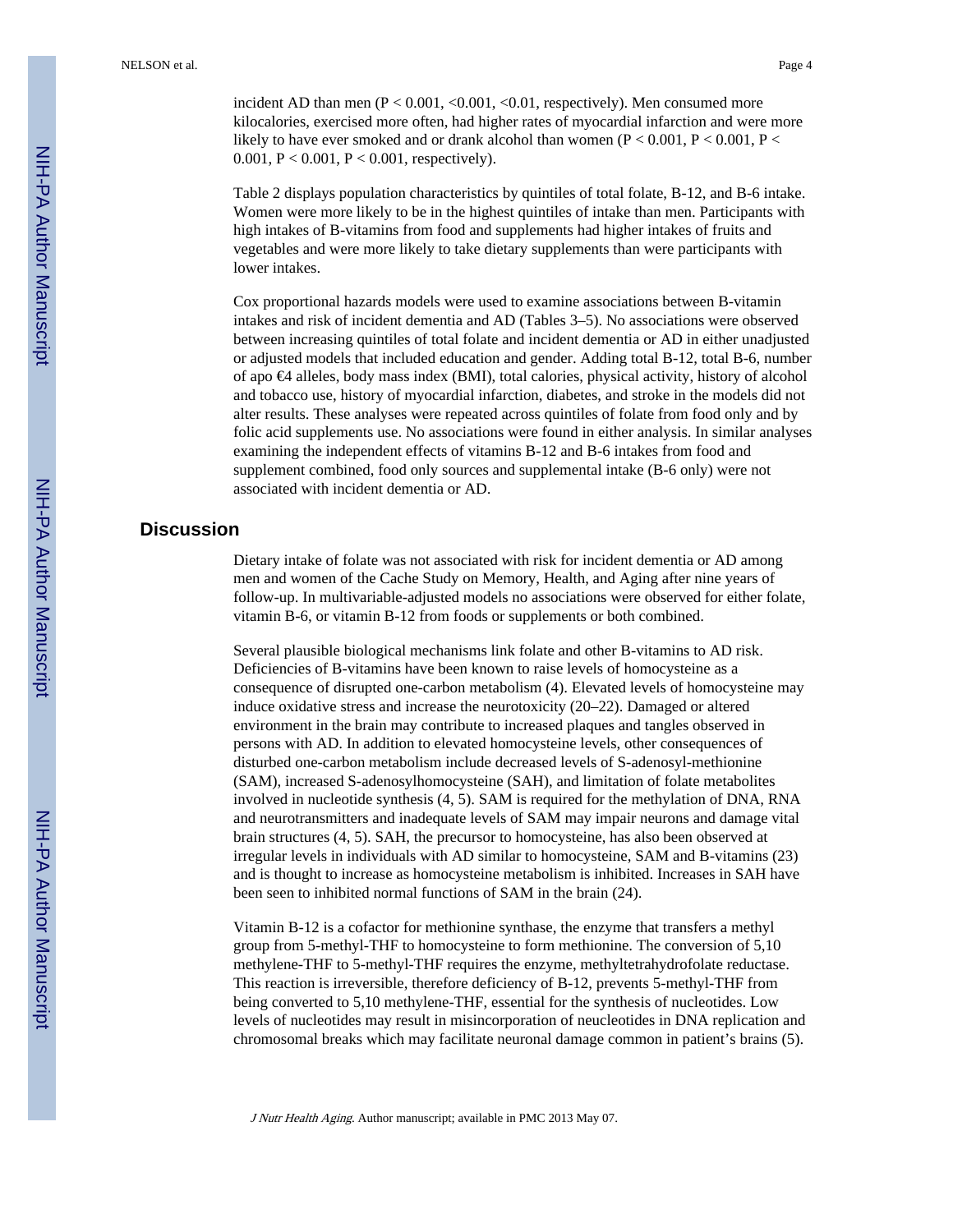The prevalence of B-vitamin deficiencies, especially B-12, is highest among elderly persons. Gastritis and other conditions that inhibit vitamin B-12 absorption have been estimated to affect 20–50% of the elderly in the US. Depending on the diagnosis criteria, 24% of elders age 60–69 and 37% of those older than 80 were found to have gastritis in the Framingham Studies cohort (24). Deficiency of folate is also suspected to be higher among the elderly and may increase with age due to decreased absorption caused by changes in the gastrointestinal tract. Studies examining folate intake post-fortification have also seen average intakes below recommendations among all age groups (25, 26).

production of glutathione via disordered metabolism of homocysteine to cystathione.

Beginning in 1998, U.S. Federal law required that all cereal grain products to be fortified with folic acid in order to reduce the birth prevalence of neural tube defects. A standard level of 140  $\mu$ g folic acid per 100 grams of grain was required (27). Some have raised concern that the benefits may not reach all populations and may even be detrimental to subgroups (7, 8). High levels of folic acid may "mask" evidence of vitamin B-12 deficiency (28, 29). A prolonged B-12 deficiency has been associated with cognitive deficits that in certain cases, depending upon severity and duration of the deficiency, appear to be irreversible (25).

Since folate fortification in the U.S., increases in average serum levels of folate have been observed indicating that though many products, like cereals, were already fortified with folic acid, the mandate did meet its goal of increasing average intakes of folic acid. The Framingham group observed a 38% increase of serum RBC folate among participants who did not consume supplements post-fortification; they also estimated that 3% less of their cohort were deficient in folate post-fortification compared to pre-fortification (29). If folate was independently associated with increased risk for cognitive decline and AD, a decrease in incidence would have been expected. No such report or observation has been made. One study, by Morris et al. (8) did report increased risk for anemia and cognitive decline among those with low serum B-12 and high serum folate. The study included 1459 senior participants in the 1999–2002 US National Health and Nutrition Examination Survey. Morris et al. (7) also found high folate intake to be associated with faster cognitive decline among a group of elderly from the Chicago Health and Aging Project. These finding support concerns that high folate may be toxic in certain situations.

In 1995, the CCMS participants average intake of folate from food was below the RDA (400  $\mu$ g/d) at 319  $\mu$ g/d and 46.9 % received less than the RDA from food and supplements combined. This data was collected pre-folate fortification and folate intake would be expected to be higher post fortification. Associations between dietary intake and AD may be difficult to detect as dietary intake in elderly may not indicate actual nutriture. Increases in malabsorption related to gastritis or pernicious anemia contribute to the problem of using dietary data alone to assess possible associations between B-vitamins and AD.

It is not surprising that results from population-based prospective studies on B-vitamins and cognitive health vary significantly given the variation in study methods. Results from the CCMS study appear consistent with some (10) but not all recently published data (6, 30) similar in design. There is little information on dietary intake of B-vitamins and risk of incident AD (6, 10, 30). Corrado et al. (31) found no independent relation between total B-12 with incident of AD in the Baltimore Longitudinal Study of Aging (BLSA). The BLSA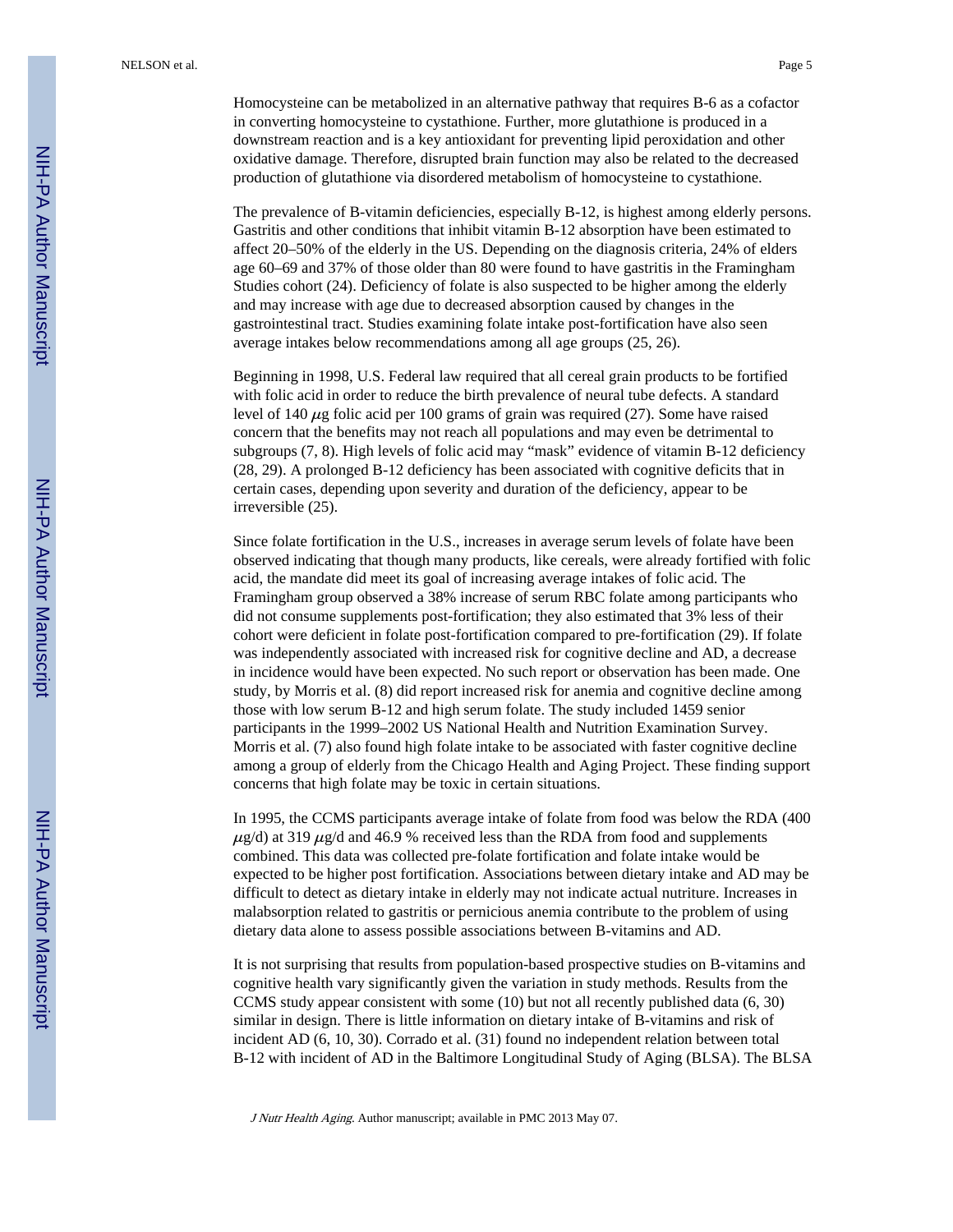is a population based cohort study of elderly men and women, although somewhat younger than the elderly of the Cache study, from the Baltimore area followed for 9.3 years. **Higher** folate was associated with decreased risk for incident AD (RR: 0.45; 95% CI: 0.2, 0.97) in a model that included age, gender, education, and caloric intake. Morris and colleagues conducted longitudinal assessment of incident AD across quintile of increasing folate consumption from the Chicago Health and Aging Project (CHAP) (10). Of 1041 participants of the CHAP study, 162 developed incident AD after 3.9 years of follow-up. Higher Bvitamin intakes from food and food and supplement were not associated with incidence of AD. Average intake of total folate in the CHAP and the Cache study was similar CHAP: 338  $\mu$ g/d and CCMS: 319  $\mu$ g/d). The Washington Heights Inwood Columbia Aging Project (n=965) reported a higher incidence of AD than that reported in the Cache study (109 vs. 212, respectively) (30). The highest quartile of folate (food and supplement) in the Washington Heights Study intake ( $>489.7 \mu$ g) (equivalent to quintile four in the CCMS) was related to a decrease risk for AD (HR: 0.5; 95% CI: 0.3, 0.9).

Among studies that explored serum biomarkers and incident dementia and AD the results also vary. Among studies that examined homocysteine two out of three found elevated homocysteine to be related to incident AD (32–34). Wang et al. (35) examined serum folate and B-12 in relation to incident AD and found nearly double the risk for AD among subjects deficient in folate or B-12. The Conselice Study of Brain Aging (CSBA) also found low serum folate to be related to increased risk for AD (6).

Recently, a clinical trial involving 340 participants with mild to moderate AD administered B-vitamin supplements including 5 mg of folate, 25 mg of vitamin B6 and 1 mg of B12 a day for 18 months (36). Although homocysteine levels were significantly decreased, there was no improvement or slowing of cognitive decline among the treatment groups compared to placebo. Supplemented groups experienced a high incidence of depression (36). Another trial involving B-vitamins also reported no improvement in delay of decline with supplementation (37).

The Cache County Study has many strengths including a large long-lived and homogenous population, lengthy follow-up time, high rates of participation and retention, a extensive set of demographic information, medical history, medication usage, detailed and repeated cognitive assessment, dietary intake, lifestyle, occupational history and environment information. A limitation of this study is a lack of biomarkers. The majority of the population is Caucasian and are members of The Church of Jesus Christ of Latter-day Saints, and consequently has low rates of alcohol and tobacco use. Participants also have about an 80% rate of having at least a high school education. Detailed clinical assessment was used to assign diagnosis.

In summary folate intake from food, supplements, or from combined sources was not associated with incident dementia or AD. In addition, this null association was not mediated by intakes of vitamin B6 or vitamin B12, cofactors of folate's role in one-carbon metabolism. The observed average intake of folate from food in 1995 was less than RDAs; although average intake of folate from food and supplement combined exceeded the DRI. Further studies should be done using serum biomarkers to assess the influence and possible interactions of B-vitamin status in relation to incident dementia and AD. Based on results from this study, general recommendations to increase folate intake or other B-vitamin intake in attempt to reduce risk of dementia or AD is not supported. Studies that include examining dietary B-vitamins, associated serum biomarkers, and incident dementia/AD with adequate power and follow-up time would be valuable to clarifying relationships.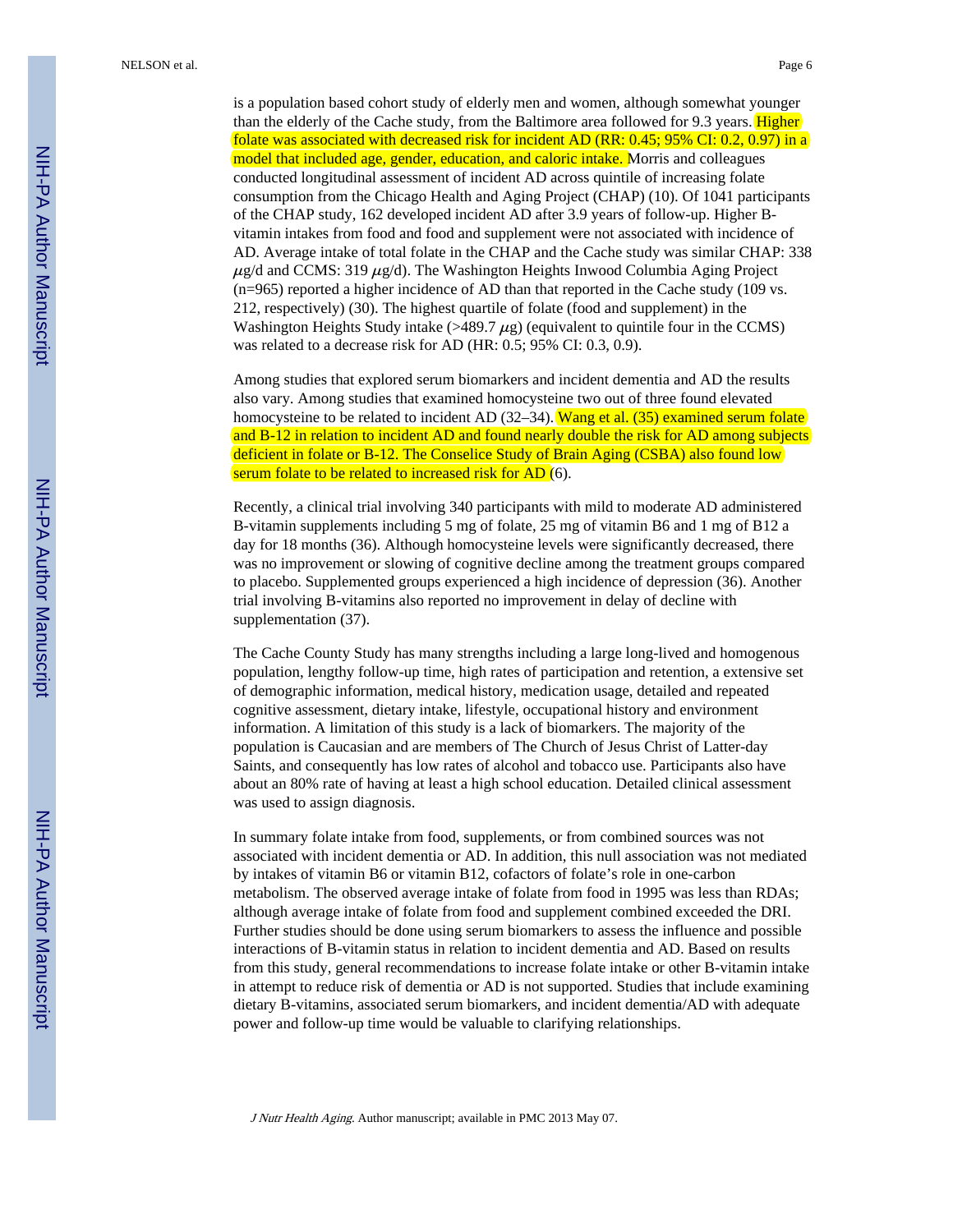#### **Acknowledgments**

This work was supported by NIA grants 1 RO1 AG11380 and 1 RO1 AG18712 and a grant from the General Mills Bell Institute of Health.

#### **References**

- 1. Deaths-Leading Causes. National Center for Health Statistics. Hyattsville: Center for Disease Prevention; 2008.
- 2. Pope SK, Shue VM, Beck C. Will a healthy lifestyle help prevent Alzheimer's disease? Annu Rev Public Health. 2003; 24:111–32. [PubMed: 12415146]
- 3. Munoz DG, Feldman H. Causes of Alzheimer's disease. CMAJ. 2000; 162:65–72. [PubMed: 11216203]
- 4. Selhub J. Folate, vitamin B12 and vitamin B6 and one carbon metabolism. J Nutr Health Aging. 2002; 6:39–42. [PubMed: 11813080]
- 5. Blount BC, Mack MM, Wehr CM, et al. Folate deficiency causes uracil misincorporation into human DNA and chromosome breakage: implications for cancer and neuronal damage. Proc Natl Acad Sci U S A. 1997; 94:3290–5. [PubMed: 9096386]
- 6. Gillette Guyonnet S, Abellan Van Kan G, Andrieu S, et al. IANA task force on nutrition and cognitive decline with aging. J Nutr Health Aging. 2007; 11:132–52. [PubMed: 17435956]
- 7. Morris MC, Evans DA, Bienias JL, et al. Dietary folate and vitamin B12 intake and cognitive decline among community-dwelling older persons. Arch Neurol. 2005; 62:641–5. [PubMed: 15824266]
- 8. Morris MS, Jacques PF, Rosenberg IH, Selhub J. Folate and vitamin B-12 status in relation to anemia, macrocytosis, and cognitive impairment in older Americans in the age of folic acid fortification. Am J Clin Nutr. 2007; 85:193–200. [PubMed: 17209196]
- 9. Tucker KL, Qiao N, Scott T, Rosenberg I, Spiro A 3rd. High homocysteine and low B vitamins predict cognitive decline in aging men: the Veterans Affairs Normative Aging Study. Am J Clin Nutr. 2005; 82:627–35. [PubMed: 16155277]
- 10. Morris MC, Evans DA, Schneider JA, Tangney CC, Bienias JL, Aggarwal NT. Dietary folate and vitamins B-12 and B-6 not associated with incident Alzheimer's disease. J Alzheimers Dis. 2006; 9:435–43. [PubMed: 16917153]
- 11. Mooijaart SP, Gussekloo J, Frolich M, et al. Homocysteine, vitamin B-12, and folic acid and the risk of cognitive decline in old age: the Leiden 85-Plus study. Am J Clin Nutr. 2005; 82:866–71. [PubMed: 16210718]
- 12. Teunissen CE, Blom AH, Van Boxtel MP, et al. Homocysteine: a marker for cognitive performance? A longitudinal follow-up study. J Nutr Health Aging. 2003; 7:153–9. [PubMed: 12766792]
- 13. Luchsinger JA, Mayeux R. Dietary factors and Alzheimer's disease. Lancet Neurol. 2004; 3:579– 87. [PubMed: 15380154]
- 14. Breitner JC, Wyse BW, Anthony JC, et al. APOE-epsilon4 count predicts age when prevalence of AD increases, then declines: the Cache County Study. Neurology. 1999; 53:321–31. [PubMed: 10430421]
- 15. Silverman JM, Keefe RS, Mohs RC, Davis KL. A study of the reliability of the family history method in genetic studies of Alzheimer disease. Alzheimer Dis Assoc Disord. 1989; 3:218–23. [PubMed: 2597424]
- 16. Willett WC, Reynolds RD, Cottrell-Hoehner S, Sampson L, Browne ML. Validation of a semiquantitative food frequency questionnaire: comparison with a 1-year diet record. J Am Diet Assoc. 1987; 87:43–7. [PubMed: 3794132]
- 17. Willett WC, Sampson L, Stampfer MJ, et al. Reproducibility and validity of a semiquantitative food frequency questionnaire. Am J Epidemiol. 1985; 122:51–65. [PubMed: 4014201]
- 18. The Food Processor. 7.02. Salem: ESHA Researcher; 1997.
- 19. Willett, W. Nutritional Epidemoilogy. Oxford University Press, Inc; 1990.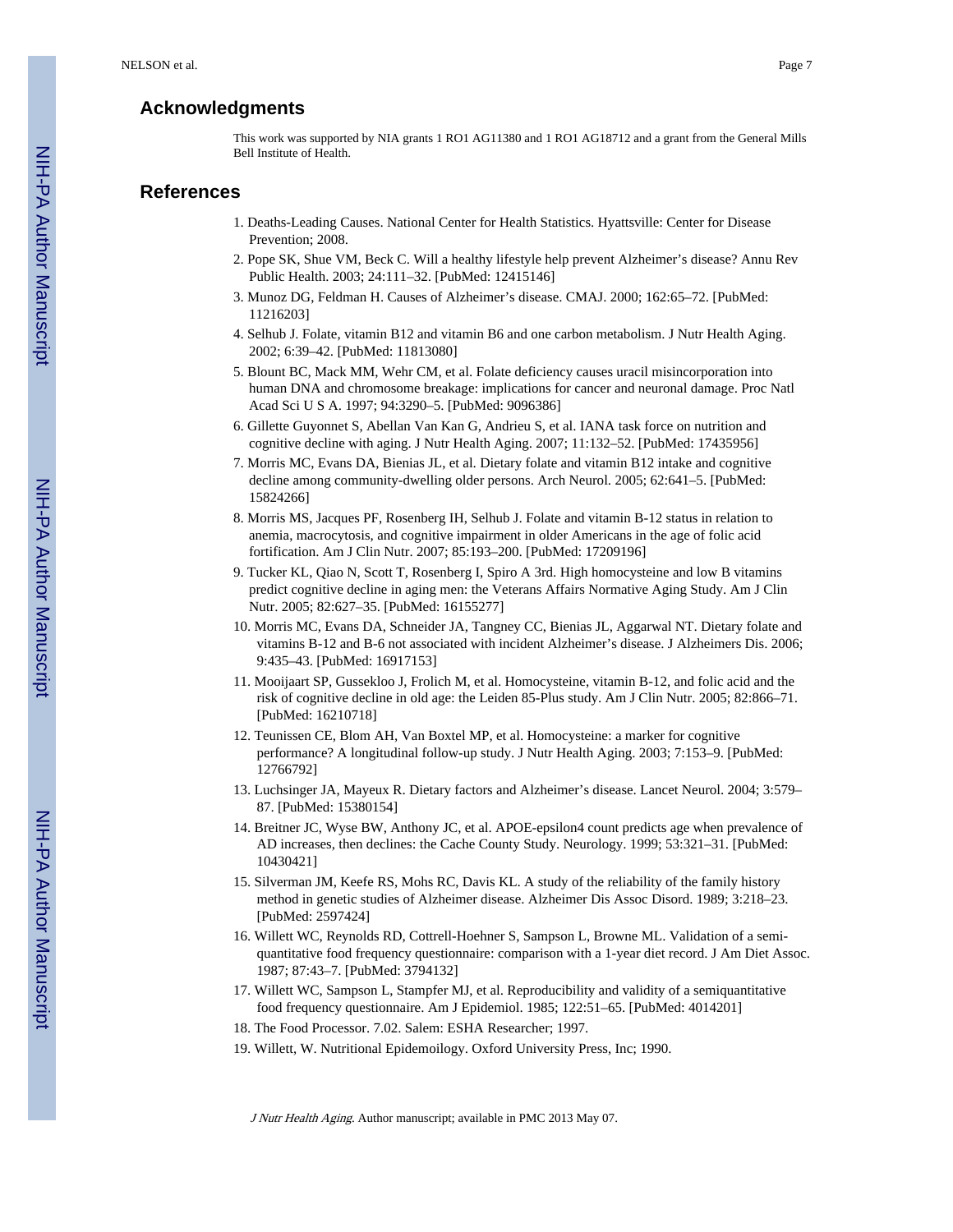- 20. Boot MJ, Steegers-Theunissen RP, Poelmann RE, Van Iperen L, Lindemans J, Gittenberger-de Groot AC. Folic acid and homocysteine affect neural crest and neuroepithelial cell outgrowth and differentiation in vitro. Dev Dyn. 2003; 227:301–8. [PubMed: 12761857]
- 21. Ho PI, Ortiz D, Rogers E, Shea TB. Multiple aspects of homocysteine neurotoxicity: glutamate excitotoxicity, kinase hyperactivation and DNA damage. J Neurosci Res. 2002; 70:694–702. [PubMed: 12424737]
- 22. Jakubowski H. Protein homocysteinylation: possible mechanism underlying pathological consequences of elevated homocysteine levels. FASEB J. 1999; 13:2277–83. [PubMed: 10593875]
- 23. McCaddon A, Regland B, Hudson P, Davies G. Functional vitamin B(12) deficiency and Alzheimer disease. Neurology. 2002; 58:1395–9. [PubMed: 12011287]
- 24. Selhub J, Bagley LC, Miller J, Rosenberg IH. B vitamins, homocysteine, and neurocognitive function in the elderly. Am J Clin Nutr. 2000; 71:614S–620S. [PubMed: 10681269]
- 25. Clarke R, Grimley Evans J, Schneede J, et al. Vitamin B12 and folate deficiency in later life. Age Ageing. 2004; 33:34–41. [PubMed: 14695861]
- 26. Morris MC, Tangney CC. Is dietary intake of folate too low? Lancet. 2007; 369:166–7. [PubMed: 17240266]
- 27. Smith AD. Folic acid fortification: the good, the bad, and the puzzle of vitamin B-12. Am J Clin Nutr. 2007; 85:3–5. [PubMed: 17209170]
- 28. Tucker KL, Mahnken B, Wilson PW, Jacques P, Selhub J. Folic acid fortification of the food supply. Potential benefits and risks for the elderly population. JAMA. 1996; 276:1879–85. [PubMed: 8968013]
- 29. Choumenkovitch SF, Jacques PF, Nadeau MR, Wilson PW, Rosenberg IH, Selhub J. Folic acid fortification increases red blood cell folate concentrations in the Framingham study. J Nutr. 2001; 131:3277–80. [PubMed: 11739880]
- 30. Luchsinger JA, Tang MX, Miller J, Green R, Mayeux R. Relation of higher folate intake to lower risk of Alzheimer disease in the elderly. Arch Neurol. 2007; 64:86–92. [PubMed: 17210813]
- 31. Corrada M, Kawas CH, Hallfrishch J, Muller D, Brookmeyer R. Reduced Risk of Alzheimer's disease with high folate intake: the Baltimore Longitudinal Study of Aging. Alzheimers and Dementia. 2005:11–18.
- 32. Seshadri S. Elevated plasma homocysteine levels: risk factor or risk marker for the development of dementia and Alzheimer's disease? J Alzheimers Dis. 2006; 9:393–8. [PubMed: 16917147]
- 33. Luchsinger JA, Tang MX, Shea S, Miller J, Green R, Mayeux R. Plasma homocysteine levels and risk of Alzheimer disease. Neurology. 2004; 62:1972–6. [PubMed: 15184599]
- 34. Ravaglia G, Forti P, Maioli F, et al. Incidence and etiology of dementia in a large elderly Italian population. Neurology. 2005; 64:1525–30. [PubMed: 15883312]
- 35. Wang HX, Wahlin A, Basun H, Fastbom J, Winblad B, Fratiglioni L. Vitamin B(12) and folate in relation to the development of Alzheimer's disease. Neurology. 2001; 56:1188–94. [PubMed: 11342684]
- 36. Aisen PS, Schneider LS, Sano M, et al. High-dose B vitamin supplementation and cognitive decline in Alzheimer disease: a randomized controlled trial. JAMA. 2008; 300:1774–83. [PubMed: 18854539]
- 37. Kang JH, Cook N, Manson J, Buring JE, Albert CM, Grodstein F. A trial of B vitamins and cognitive function among women at high risk of cardiovascular disease. Am J Clin Nutr. 2008; 88:1602–10. [PubMed: 19064521]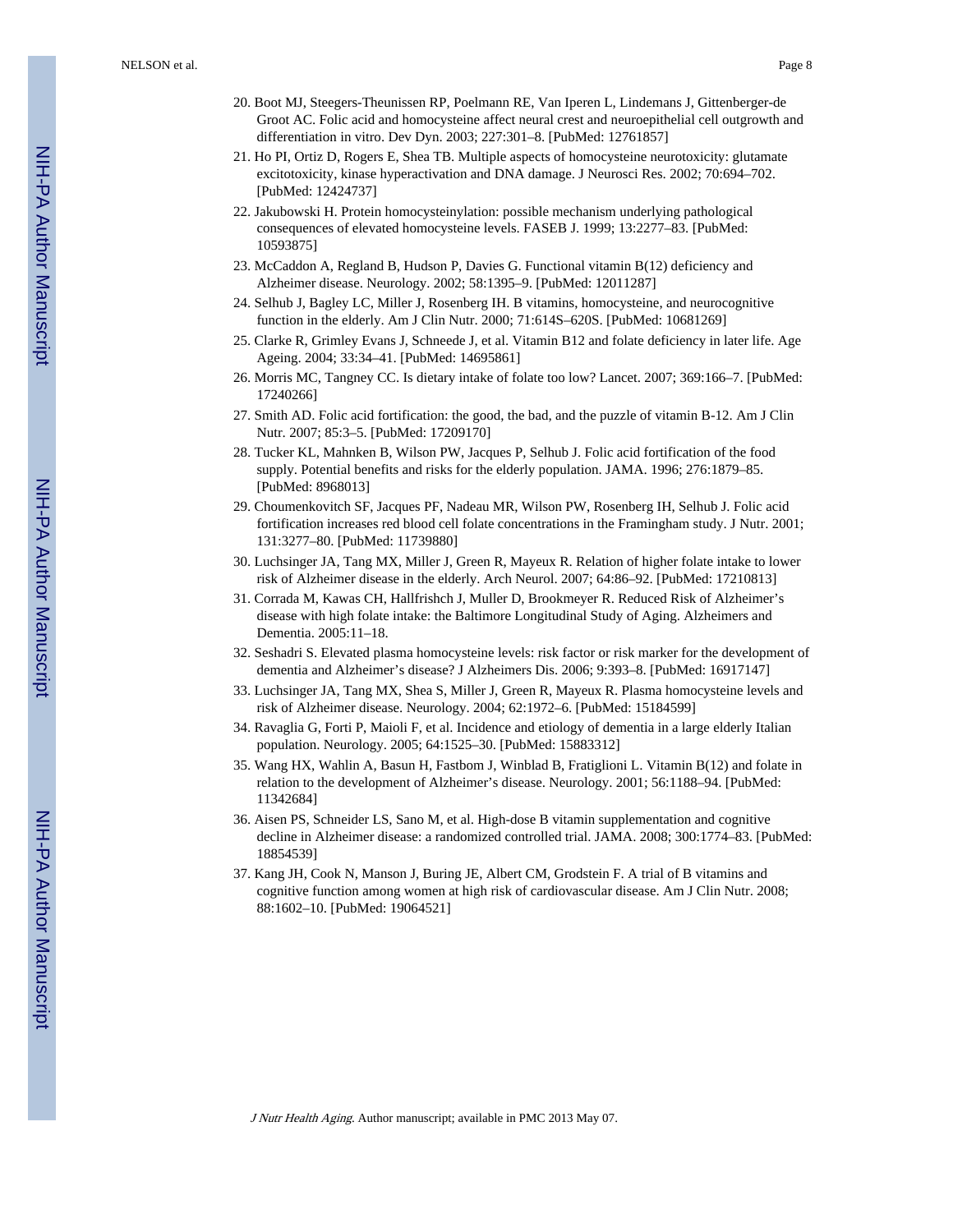Population characteristics of participants in the Cache County Memory, Health, and Aging Study by gender; baseline interview conducted in 1995

|                                        | Male (n=1564) | Female $(n=2070)$         |
|----------------------------------------|---------------|---------------------------|
| Age $(yrs)$                            | 74.19 (6.53)  | $75.00(6.75)$ ***         |
| Education (% >High School)             | 81.5%         | $86.6\%$ ***              |
| Dementia (%)                           | 8.9%          | $10.3\%$ *                |
| Alzheimer's (%)                        | 4.7%          | $6.7\%$ **                |
| Total energy intake (kcals/d)          | 2049 (786)    | 1882 (764) <sup>***</sup> |
| Food folate intake $(\mu g/d)^2$       | 303 (124)     | 331 (128)***              |
| Multivitamin supplement users (%)      | 38.6%         | $45.8\%$ ***              |
| BMI (kg/m <sup>2</sup> )               | 26.40 (3.87)  | $26.05(4.82)^*$           |
| Use Tobacco (% ever)                   | 34.8%         | $6.9\%$ ***               |
| Use Alcohol (% ever)                   | 27.3%         | $7.4\%$ ***               |
| Moderate Physical Activity (% $Yes3$ ) | 89.0%         | $83.0\%$ ***              |
| Stroke (% Probable/Uncertain)          | 4.5%          | 3.5%                      |
| MI (% at baseline)                     | 17.5%         | $8.8\%$ ***               |
| Diabetes (% at baseline)               | 14.0%         | 12.0%                     |
| ApoE alleles (% 1-2 copies)            | 32.3%         | 30.9%                     |

 $\frac{1}{\chi}$  ± SD (all such values);

 $2\text{Energy adjusted nutrients from food};$ 

 $\beta_{\text{Yes}} =$  a few times a month or more;

\* p<0.05;

\*\* <0.01;

\*\*\* p<0.001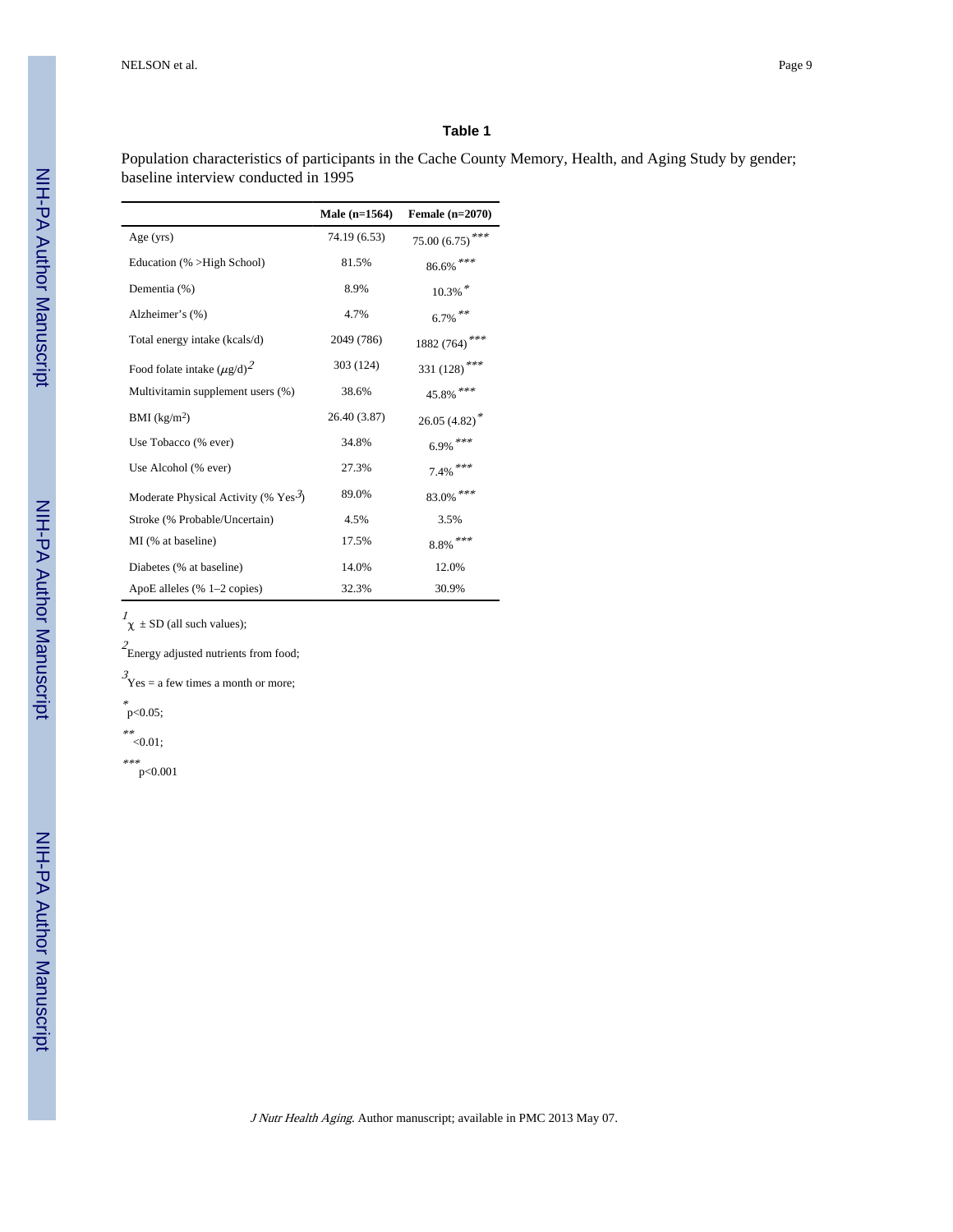NIH-PA Author Manuscript

NIH-PA Author Manuscript

# **Table 2**

Population characteristics of participants in the Cache County Memory, Health, and Aging Study by quintiles of folate, B-12, and B-6 intake from food Population characteristics of participants in the Cache County Memory, Health, and Aging Study by quintiles of folate, B-12, and B-6 intake from food 7. and supplemental sources; baseline interview conducted in 1995

|                             |              |            | Quintiles of Total Folate Intake |            |                           |
|-----------------------------|--------------|------------|----------------------------------|------------|---------------------------|
|                             | $1 (n=727)$  | $2(n=727)$ | $3(n=727)$                       | $4(n=727)$ | $5 (n = 726)$             |
| Age (baseline)              | 74.6 (7.1)   | 74.5 (6.4) | 74.5(6.4)                        | 75.0(6.6)  | 75.0 (6.9)                |
| Male (%)                    | 52.6%        | 49.5%      | 41.1%                            | 35.4%      | $36.6\%$ **               |
| Education (% > High School) | 80.0%        | 84.5%      | 84.0%                            | 86.2%      | $87.3\%$ $^{**}$          |
| Dementia <sup>(%)</sup>     | 9.9%         | 10.2%      | 8.8%                             | $10.1\%$   | 9.6%                      |
| Alzheimer's (%)             | 5.2%         | 6.6%       | 5.2%                             | 6.2%       | 5.9%                      |
| Average 3MS (baseline)      | 90.2(7.2)    | 91.5(6.4)  | 91.6(5.9)                        | 91.4(6.2)  | $91.2(6.6)$ ***           |
| Total energy (kcals/d)      | 2212.5 (874) | 1867 (775) | 1797 (687)                       | 1815 (661) | $2083(784)^{***}$         |
| Total folate $(\mu g/d)^I$  | 333 (216)    | 430 (225)  | 476 (219)                        | 524 (214)  | 698 (274) ***             |
| Food folate $(\mu g/d)^I$   | 209 (47.2)   | 299 (23.0) | 374 (100)                        | 285 (96.1) | 429 (172) ***             |
| Food B-12 $(\mu g/d)^I$     | 5.2(2.8)     | 6.1(3.4)   | 6.6(4.4)                         | 6.0(4.4)   | $6.9(5.9)$ <sup>***</sup> |
| Food B-6 $(\mu g/d)^I$      | 1.7(0.5)     | 2.2(0.4)   | 2.4(0.6)                         | 2.1(0.6)   | $2.7(0.9)$ ***            |
| MVM supp users (%)          | 1.7%         | 3.0%       | 18.7%                            | 91.9%      | $95.0\%$ ***              |
| Folic acid supp users (%)   | $0.1\%$      | $0.1\%$    | 7.7%                             | 45.6%      | $46.5\%$ ***              |
| Servings of fruit/day       | 1.9(1.5)     | 2.4(1.4)   | 3.0(1.7)                         | 2.5(1.8)   | $3.6(2.6)$ <sup>***</sup> |
| Servings of vegetable/day   | 2.5(1.5)     | 3.3 (1.9)  | 4.3 (2.6)                        | 3.2(2.3)   | $5.0(3.5)$ <sup>***</sup> |
|                             |              |            | Quintiles of Total B-12 Intake   |            |                           |
|                             | $1(n=727)$   | $2(n=727)$ | $3(n=727)$                       | $4(n=727)$ | $5 (n = 726)$             |
| Age (baseline)              | 74.9 (7.1)   | 74.0 (6.4) | 74.8 (6.8)                       | 74.6 (6.5) | $74.9(6.6)$ <sup>**</sup> |
| Male <sup>(%)</sup>         | 47.7%        | 46.9%      | 43.3%                            | 39.5%      | $37.8\%$ ***              |
| Education (% > High School) | $81.8\%$     | 83.5%      | 85.4%                            | 87.7%      | $83.6\% *$                |
| Dementia <sup>(%)</sup>     | 7.3%         | 5.7%       | 8.5%                             | 5.7%       | 6.5%                      |
| Alzheimer's (%)             | 6.0%         | 4.8%       | 7.2%                             | $5.1\%$    | 6.0%                      |
| Average 3MS (baseline)      | 90.1 (7.0)   | 91.1 (6.6) | 91.2(6.5)                        | 92.0(5.8)  | $90.8(6.4)$ <sup>*</sup>  |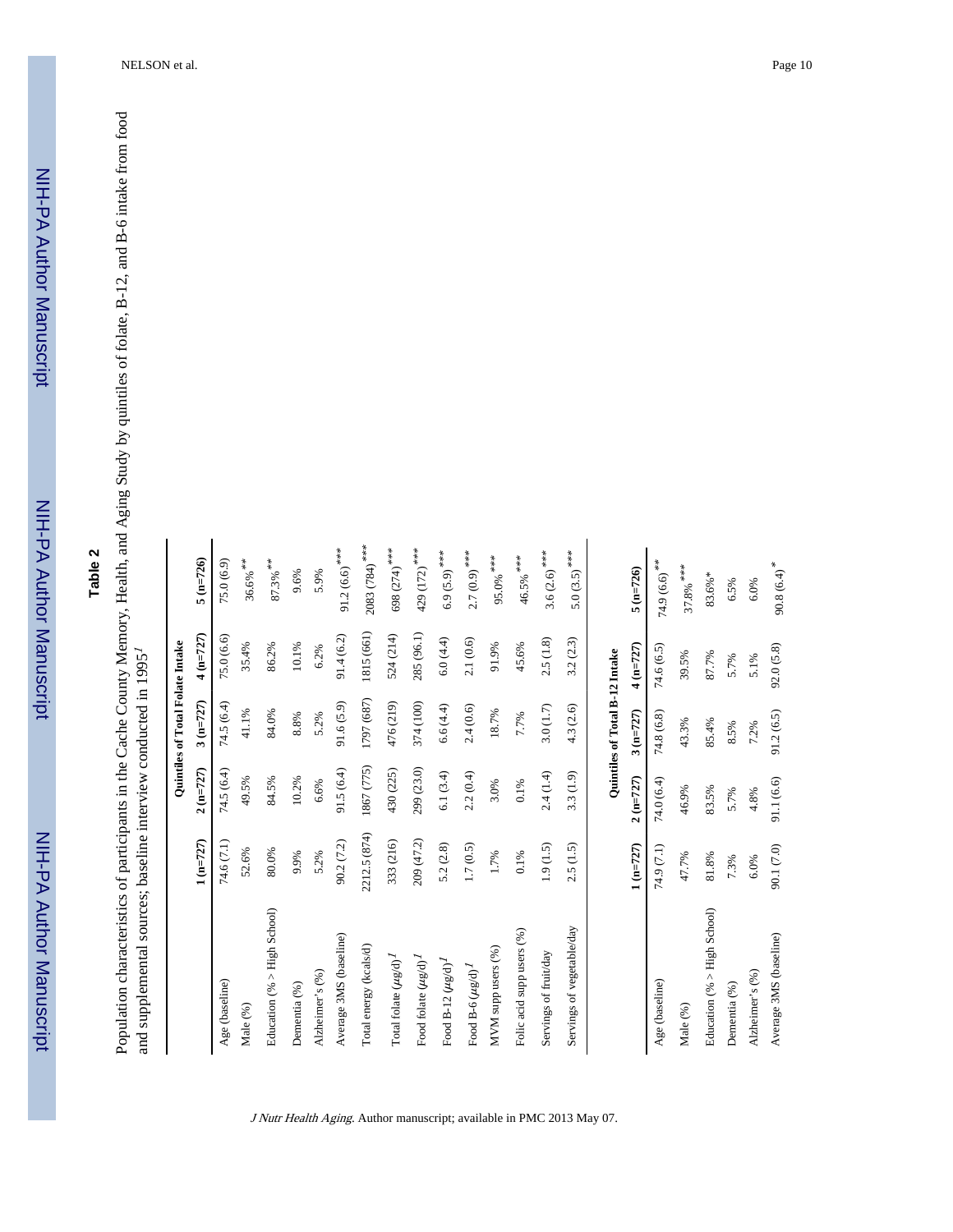NIH-PA Author Manuscript NIH-PA Author Manuscript

 NIH-PA Author ManuscriptNIH-PA Author Manuscript

|                                 |            |             | Quintiles of Total B-12 Intake |             |                             |
|---------------------------------|------------|-------------|--------------------------------|-------------|-----------------------------|
|                                 | $1(n=727)$ | $2(n=727)$  | $3(n=727)$                     | $4(n=727)$  | $5(n=726)$                  |
| Total energy (kcals/d)          | 2207 (761) | 1682 (702)  | 2054 (775)                     | 1796 (658)  | $2030(834)^$ ***            |
| Total B-12 $(\mu g/d)^I$        | 3.4(1.3)   | 5.5(0.5)    | 8.1 (1.1)                      | 11.1(0.6)   | $20.1(18.5)$ ***            |
| Food folate $(\mu g/d)^I$       | 280 (114)  | 303 (83.1)  | 325 (123)                      | 316 (109)   | $374(171)^{***}$            |
| Food B-12 $(\mu g/d)^I$         | 3.3(1.4)   | 5.4(0.9)    | 5.8(2.5)                       | 6.2(2.5)    | $10.1 (7.4)$ <sup>***</sup> |
| Food $B-6 \ (\mu g/d)^I$        | 1.9(0.6)   | 2.2(0.5)    | 2.2(0.7)                       | 2.2(0.6)    | $2.5(0.9)$ ***              |
| MVM supp users (%)              | 2.6%       | 3.3%        | 39.0%                          | $80.8\%$    | $85.3\%$ ***                |
| Folic acid supp users (%)       | 1.2%       | $1.6\%$     | 3.9%                           | 6.4%        | $8.9%$ ***                  |
| Servings of fruit/day           | 3.0(2.5)   | 2.2(1.6)    | 2.8(2.0)                       | 2.5(1.7)    | $2.9(1.9)$ ***              |
| Servings of vegetables/day      | 3.9 (2.9)  | 3.1(2.2)    | 3.7 (2.6)                      | 3.5(2.4)    | $4.0(2.9)$ <sup>***</sup>   |
|                                 |            |             | Quintiles of Total B-6 Intake  |             |                             |
|                                 | $1(n=727)$ | $2(n=727)$  | $3(n=727)$                     | $4(n=727)$  | $5 (n=726)$                 |
| Age (baseline)                  | 74.8 (6.7) | 74.6 (6.7)  | 75.0 (7.0)                     | 74.5 (6.5)  | 74.74 (6.4)                 |
| Male (%)                        | 54.1%      | 45.2%       | 41.1%                          | 36.2%       | $38.5%$ ***                 |
| Education (% > High School)     | 81.3%      | $83.5\%$    | 85.3%                          | 88.7%       | $83.4\%$ $^{**}$            |
| Dementia <sup>(%)</sup>         | $7.8\%$    | 6.3%        | 6.8%                           | 6.3%        | 6.5%                        |
| Alzheimer's (%)                 | 6.3%       | 5.5%        | 6.3%                           | 5.4%        | 5.8%                        |
| Average 3MS (baseline)          | 90.8 (7.1) | 91.5(6.2)   | 90.7 (6.7)                     | 91.3(6.4)   | $91.6(5.9)$ <sup>*</sup>    |
| Total energy (kcals/d)          | 2101 (853) | 1792 (689)  | 1975 (752)                     | 1876 (742)  | $2025(805)$ ***             |
| Total vitamin B-6 $(\mu g/d)^I$ | 1.57(0.33) | 2.16 (0.14) | 2.96 (0.41)                    | 4.24 (0.30) | 25.8 (39.9)                 |
| Food folate $(\mu g/d)^I$       | 236 (73.0) | 302 (63.5)  | 352 (121)                      | 338 (114)   | $371(181)^{***}$            |
| Food B-12 $(\mu g/d)^I$         | 5.1(3.2)   | 6.3(3.2)    | 6.6 (5.2)                      | 6.1(3.3)    | $6.6(5.8)$ ***              |
| Food B-6 $(\mu g/d)^I$          | 1.6(0.3)   | 2.2(0.2)    | 2.4(0.7)                       | 2.3(0.6)    | $2.6(1.0)$ <sup>***</sup>   |
| MVM supp users (%)              | 2.13%      | 2.42%       | 28.7%                          | 93.9%       | $84.4\%$ ***                |
| Folic acid supp users (%)       | 0.58%      | 0.60%       | 1.05%                          | 2.1%        | $17.8\%$ $^{***}$           |
| Servings of fruit/day           | 3.0(2.5)   | 2.2(1.6)    | 2.8(2.0)                       | 2.5(1.7)    | $2.9(1.9)$ ***              |

J Nutr Health Aging. Author manuscript; available in PMC 2013 May 07.

 $4.0(2.9)$ \*\*\*

 $3.5(2.4)$ 

 $3.7(2.6)$ 

Servings of vegetables/day 3.9 (2.9) 3.7 (2.2) 3.5 (2.4)  $4.0 \frac{(2.9)^{***}}{4.0 \frac{(2.9)^{***}}{2}}$ 

 $3.1(2.2)$ 

 $3.9(2.9)$ 

Servings of vegetables/day

 $I_{\mbox{Energy}}$  adjusted nutrients from food and supplement; Energy adjusted nutrients from food and supplement;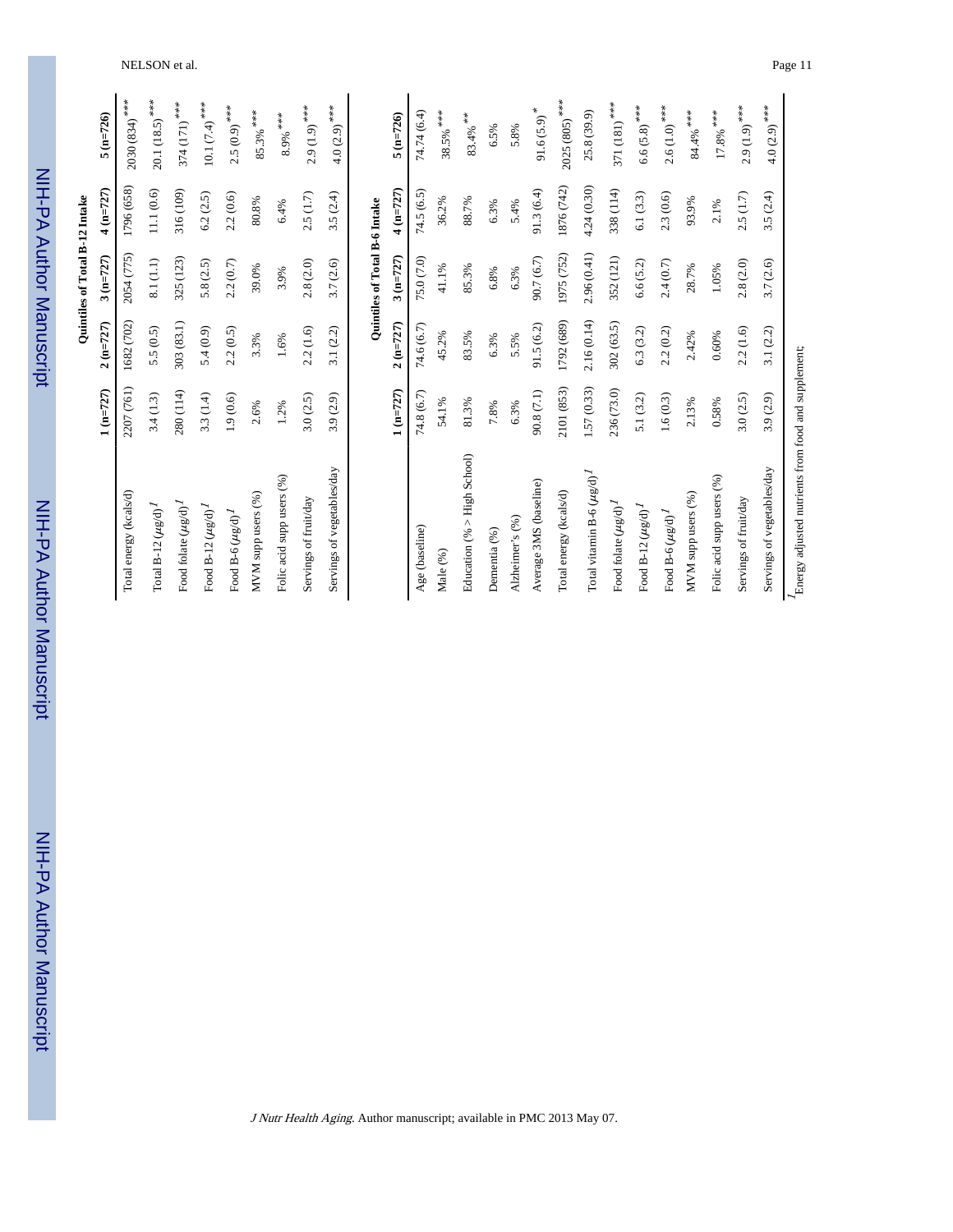| NIH-PA Author Manuscript       | $\chi$ ± SD (all such values); | p<0.05 for difference across quintiles; | <0.01 for difference across quintiles;<br>大头 | p<0.001 for difference across quintiles<br>**** |  |
|--------------------------------|--------------------------------|-----------------------------------------|----------------------------------------------|-------------------------------------------------|--|
| <b>NH-PA Author Manuscript</b> |                                |                                         |                                              |                                                 |  |

NIH-PA Author Manuscript

NIH-PA Author Manuscript

J Nutr Health Aging. Author manuscript; available in PMC 2013 May 07.

NELSON et al. Page 12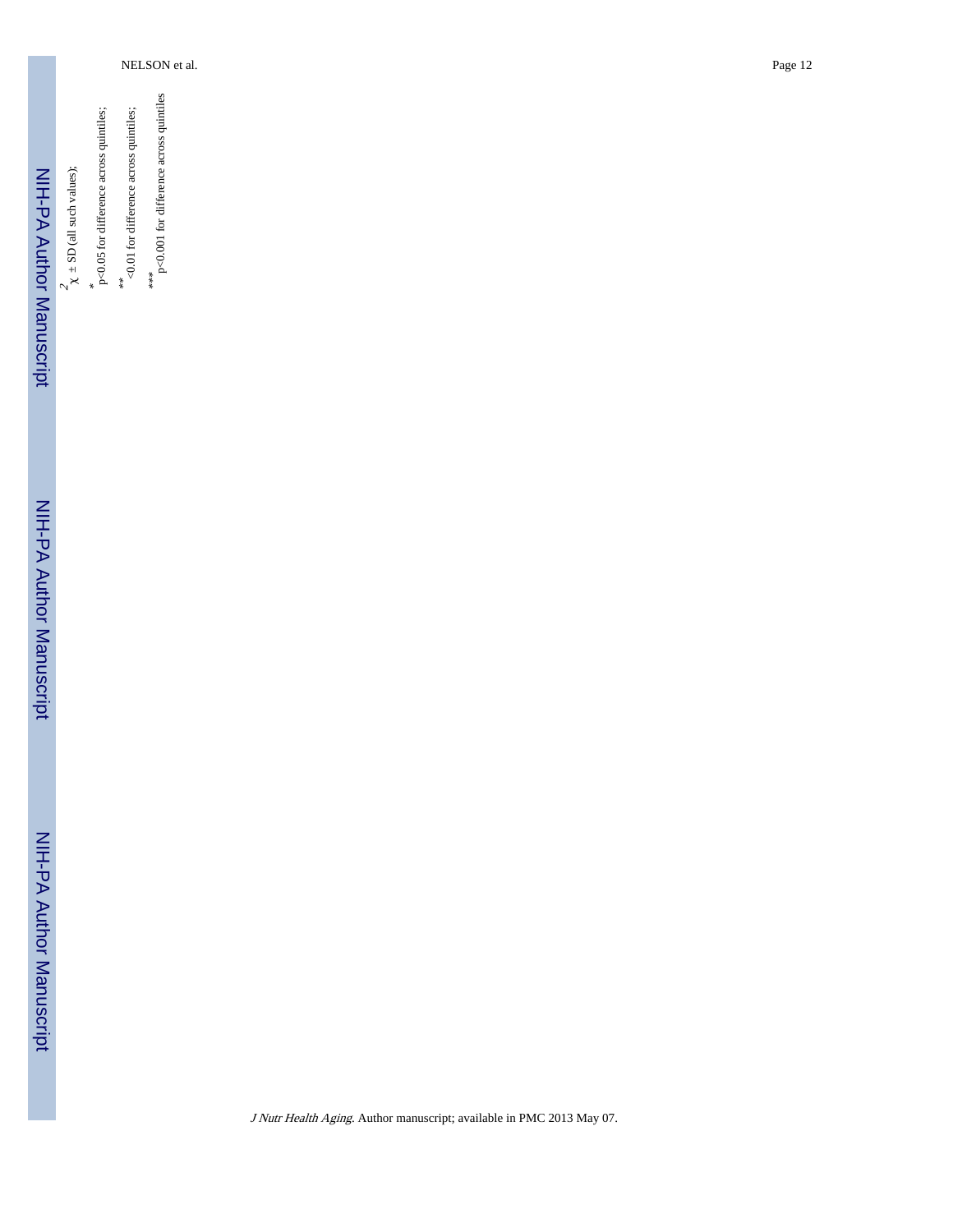## **Table 3**

Hazard ratios (95% CIs) for quintiles of total folate, vitamin B-12, and vitamin B-6 intake over nine years of dementia or AD incidence Hazard ratios (95% CIs) for quintiles of total folate, vitamin B-12, and vitamin B-6 intake over nine years of dementia or AD incidence

|                |     |                         |                   | Quintiles of Total Folate Intake |                   |         |
|----------------|-----|-------------------------|-------------------|----------------------------------|-------------------|---------|
|                | ⊣   | $\mathbf{\tilde{c}}$    |                   | ᆉ                                | ı,                | p-trend |
| Dementia       |     |                         |                   |                                  |                   |         |
| Model 1        | Ref | 1.07 (0.78, 1.49)       | 0.89(0.64, 1.25)  | 0.99(0.72, 1.37)                 | 1.01 (0.73, 1.40) | 0.86    |
| Model 2        | Ref | 1.05 (0.76, 1.45)       | 0.90(0.64, 1.33)  | 0.96(0.69, 1.33)                 | 0.98 (0.70, 1.36) | 0.71    |
| Model 3        | Ref | 1.02(0.67, 1.57)        | 0.87(0.53, 1.45)  | 1.13 (0.60, 2.12)                | 1.42 (0.69, 2.88) | 0.45    |
| $\overline{d}$ |     |                         |                   |                                  |                   |         |
| Model 1        | Ref | 1.26(0.83, 1.94)        | 0.94(0.60, 1.47)  | 1.10 (0.72, 1.70)                | 1.16 (0.75, 1.80) | 0.76    |
| Model 2        | Ref | 1.21 (0.79, 1.85)       | 0.91(0.58, 1.43)  | 1.02 (0.66, 1.58)                | 1.07(0.69, 1.67)  | 0.93    |
| Model 3        | Ref | 1.14 (0.71, 1.84)       | 0.95(0.54, 1.66)  | 2.72<br>1.36 (0.68,              | 1.75 (0.80, 3.83) | 0.23    |
|                |     |                         |                   | Quintiles of Total B-12 Intake   |                   |         |
|                | −   | $\mathbf{a}$            | ω                 | 4                                | S.                | p-trend |
| Dementia       |     |                         |                   |                                  |                   |         |
| Model 1        | Ref | 1.00 (0.66, 1.52)       | 1.28 (0.88, 1.86) | 0.88(0.58, 1.33)                 | 0.94(0.63, 1.40)  | 0.60    |
| Model 2        | Ref | 0.98(0.65, 1.49)        | 1.24(0.85, 1.81)  | 0.85(0.56, 1.28)                 | 0.90(0.60, 1.35)  | 0.47    |
| Model 3        | Ref | 0.93 (0.60, 1.46)       | 1.14 (0.74, 1.74) | 0.83(0.49, 1.39)                 | 0.87(0.52, 1.46)  | 0.56    |
| ЯĎ             |     |                         |                   |                                  |                   |         |
| Model 1        | Ref | 0.96(0.62, 1.47)        | 1.00(0.63, 1.57)  | 1.28(0.85, 1.92)                 | 0.92(0.59, 1.44)  | 0.98    |
| Model 2        | Ref | 1.01 (0.64, 1.59)       | 1.29 (0.86, 1.95) | 0.92(0.59, 1.44)                 | 0.99(0.64, 1.53)  | 0.84    |
| Model 3        | Ref | 0.95(0.58, 1.54)        | 1.14 (0.71, 1.81) | 0.87(0.50, 1.53)                 | 0.91(0.52, 1.60)  | 0.72    |
|                |     |                         |                   | Quintiles of Total B-6 Intake    |                   |         |
|                |     | $\overline{\mathbf{c}}$ | ω                 | 4                                | S.                | p-trend |
| Dementia       |     |                         |                   |                                  |                   |         |
| Model 1        | Ref | 0.79(0.53, 1.17)        | 0.78(0.53, 1.15)  | 0.80(0.54, 1.19)                 | 0.82(0.55, 1.21)  | 0.36    |
| Model 2        | Ref | 0.76(0.51, 1.14)        | 0.75(0.51, 1.11)  | 0.75(0.50, 1.12)                 | 0.78(0.52, 1.15)  | 0.24    |
| Model 3        | Ref | 0.74(0.48, 1.14)        | 0.62(0.38, 1.03)  | 0.69(0.36, 1.34)                 | 0.67(0.34, 1.30)  | 0.28    |
| ĞÞ             |     |                         |                   |                                  |                   |         |
| Model 1        | Ref | 0.86(0.56, 1.32)        | 0.87(0.57, 1.32)  | 0.85(0.55, 1.31)                 | 0.85(0.55, 1.31)  | 0.56    |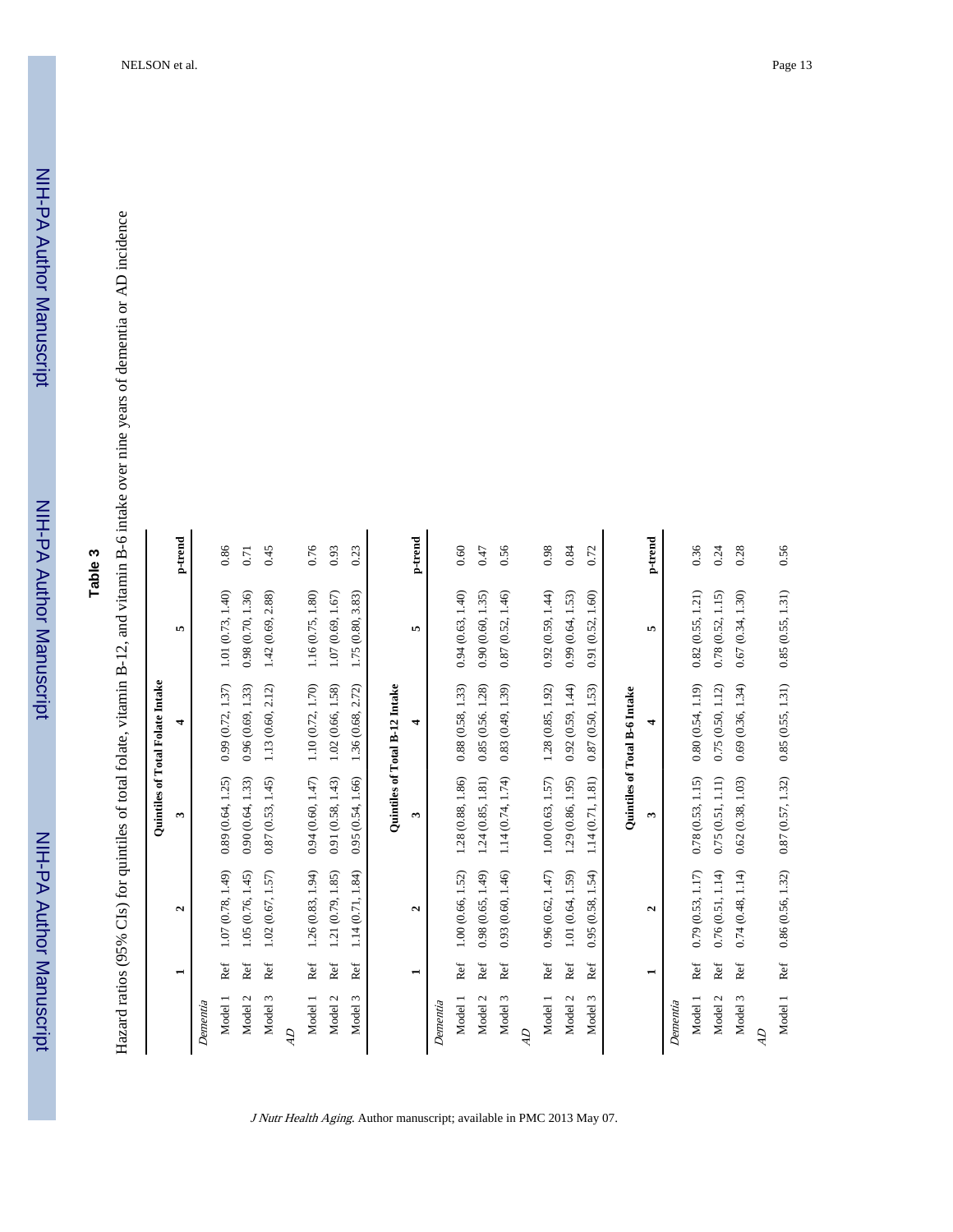| p-trend | 0.37                                                                                    |                                                                                                |
|---------|-----------------------------------------------------------------------------------------|------------------------------------------------------------------------------------------------|
|         |                                                                                         |                                                                                                |
|         |                                                                                         |                                                                                                |
|         | Model 2 Ref $0.82(0.53, 1.27)$ $0.82(0.54, 1.25)$ $0.79(0.51, 1.22)$ $0.82(0.53, 1.26)$ | Model 3 Ref $0.79(0.49, 1.27)$ $0.62(0.36, 1.07)$ $0.61(0.30, 1.27)$ $0.58(0.27, 1.21)$ $0.16$ |
|         |                                                                                         |                                                                                                |
|         |                                                                                         |                                                                                                |
|         |                                                                                         |                                                                                                |

Model 1- unadjusted; Model 2- adjusted for gender, education; Model 3- fully adjusted for gender, education, bmi (comt), rotal kcals (cont), physical activity, apoe, alcohol, smoking, MI, stroke, DM, and<br>the other B-vitami Model 1- unadjusted; Model 2- adjusted for gender, education; Model 3- fully adjusted for gender, education, bmi (cont), total kcals (cont), physical activity, apoe, alcohol, smoking, MI, stroke, DM, and the other B-vitamins in quartiles and treated as a continuous variables  $(17 = df)$ .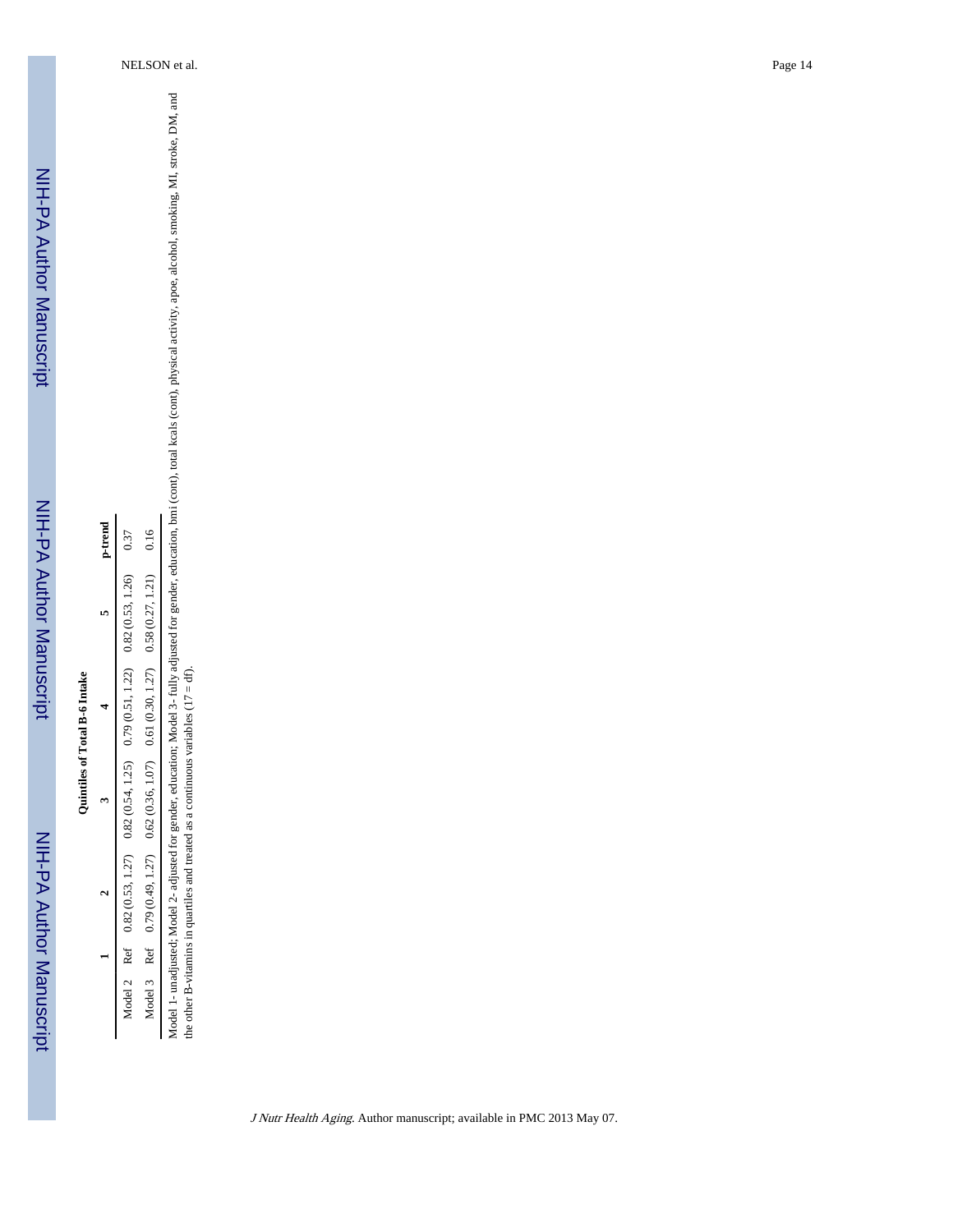## **Table 4**

Hazard ratios (95% CIs) for quintiles of food folate and vitamin B-6 intake over nine years of dementia or AD incidence Hazard ratios (95% CIs) for quintiles of food folate and vitamin B-6 intake over nine years of dementia or AD incidence

|                |                |                   |                   | Quintiles of Food Folate Intake |                   |            |
|----------------|----------------|-------------------|-------------------|---------------------------------|-------------------|------------|
|                | -              | $\mathbf{a}$      | ω                 | 4                               | 5                 | p-trend    |
| Dementia       |                |                   |                   |                                 |                   |            |
| Model 1        | Ref            | 0.73(0.51, 1.04)  | 1.08 (0.79, 1.48) | 1.04 (0.75, 1.42)               | 0.93(0.67, 1.28)  | 0.68       |
| Model 2        | Ref            | 0.71(0.50, 1.01)  | 1.07 (0.78, 1.47) | 1.01 (0.73, 1.38)               | 0.89(0.64, 1.24)  | 0.84       |
| Model 3        | Ref            | 0.63(0.40, 1.01)  | 0.97(0.64, 1.47)  | 0.99(0.64, 1.51)                | 0.86(0.55, 1.35)  | 0.82       |
| $\overline{d}$ |                |                   |                   |                                 |                   |            |
| Model 1        | Ref            | 0.86(0.57, 1.32)  | 0.72(0.46, 1.13)  | 1.03(0.69, 1.55)                | 0.99 (0.66, 1.49) | 0.23       |
| Model 2        | Ref            | 0.80(0.50, 1.27)  | 1.15 (0.75, 1.75) | 1.07(0.69, 1.64)                | 1.04(0.68, 1.60)  | 0.47       |
| Model 3        | Ref            | 0.76(0.46, 1.27)  | 1.10 (0.69, 1.75) | 1.16 (0.72, 1.86)               | 1.02(0.62, 1.67)  | 0.43       |
|                |                |                   |                   | Quintiles of Food B-12 Intake   |                   |            |
|                | $\blacksquare$ | $\mathbf{c}$      | 3                 | 4                               | r.                | p-trend    |
| Dementia       |                |                   |                   |                                 |                   |            |
| Model 1        | Ref            | 1.07(0.77, 1.48)  | 0.95(0.67, 1.34)  | 1.33 (0.96, 1.83)               | 1.00 (0.72, 1.38) | 0.58       |
| Model 2        | Ref            | 1.11 (0.80, 1.54) | 0.94(0.67, 1.34)  | 1.36 (0.99, 1.87)               | 1.01 (0.73, 1.40) | 0.58       |
| Model 3        | Ref            | 1.13 (0.73, 1.75) | 0.84(0.52, 1.36)  | 1.30(0.84, 2.01)                | 0.90(0.60, 1.37)  | 0.79       |
| $\overline{d}$ |                |                   |                   |                                 |                   |            |
| Model 1        | Ref            | 0.95(0.61, 1.46)  | 0.72(0.45, 1.16)  | 1.36(0.91, 2.04)                | 1.09 (0.73, 1.63) | 0.26       |
| Model 2        | Ref            | 1.10 (0.65, 1.55) | 0.72(0.45, 1.16)  | 1.37 (0.92, 2.06)               | 1.09 (0.73, 1.63) | 0.31       |
| Model 3        | Ref            | 1.08 (0.67, 1.76) | 0.83(0.49, 1.40)  | 1.46 (0.91, 2.33)               | 0.95(0.61, 1.49)  | 0.81       |
|                |                |                   |                   | Quintiles of Food B-6 Intake    |                   |            |
|                | ⊣              | $\mathbf{a}$      | ω                 | 4                               | r.                | $p$ -trend |
| Dementia       |                |                   |                   |                                 |                   |            |
| Model 1        | Ref            | 0.94(0.67, 1.31)  | 0.99 (0.72, 1.36) | 0.93(0.68, 1.29)                | 0.92(0.67, 1.27)  | 0.64       |
| Model 2        | Ref            | 0.91(0.65, 1.28)  | 0.97 (0.70, 1.33) | 0.93(0.67, 1.28)                | 0.89(0.64, 1.22)  | 0.52       |
| Model 3        | Ref            | 0.79(0.50, 1.24)  | 1.06(0.70, 1.61)  | 0.82(0.53, 1.28)                | 0.80(0.51, 1.23)  | 0.41       |
| AD             |                |                   |                   |                                 |                   |            |
| Model 1        | Ref            | 0.78(0.49, 1.24)  | 0.93(0.61, 1.41)  | 0.90(0.59, 1.37)                | 1.07 (0.73, 1.58) | 0.60       |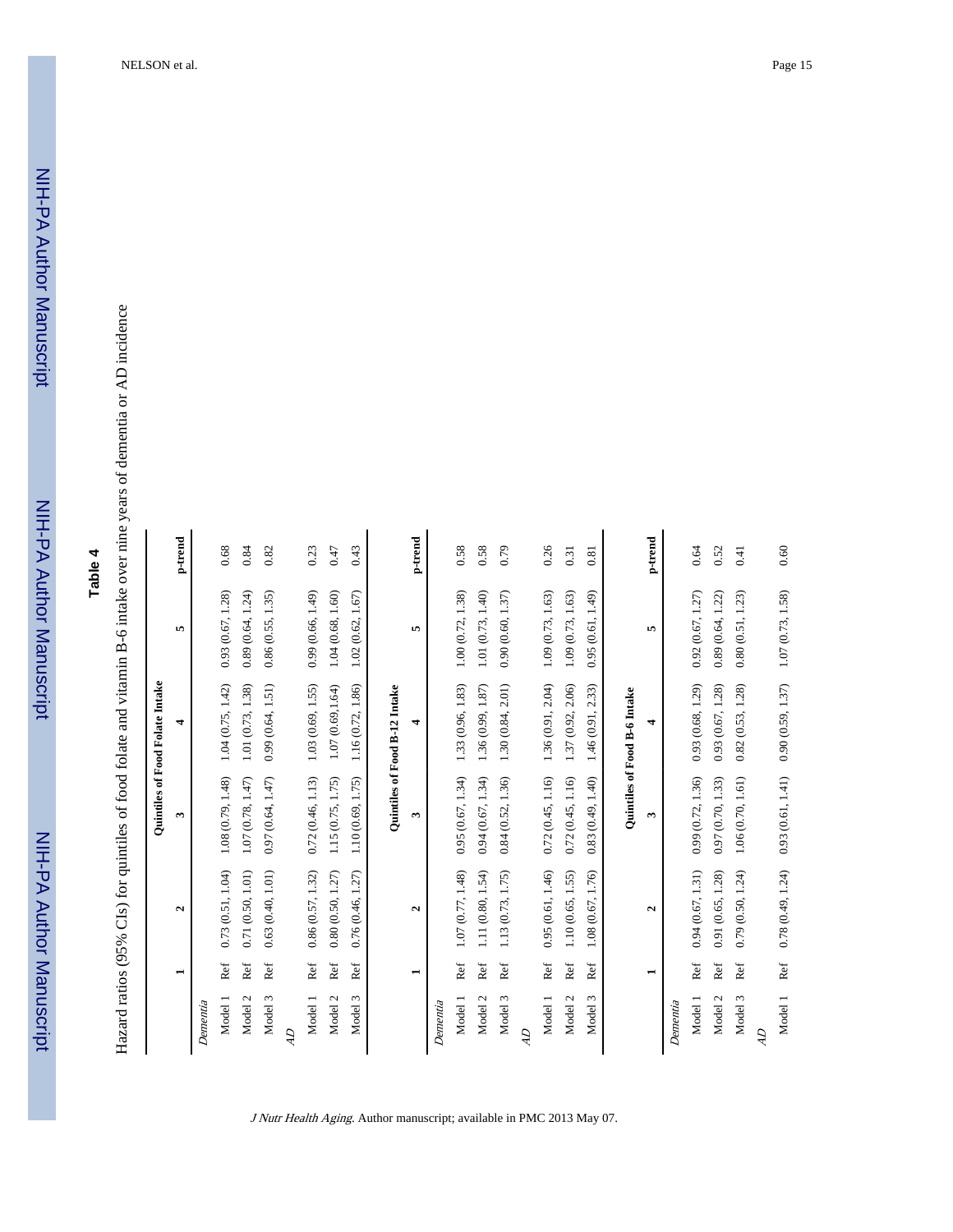| p-trend | 0.93                                  | 0.70                                                                                       |  |
|---------|---------------------------------------|--------------------------------------------------------------------------------------------|--|
|         | 0.96(0.65, 1.43)                      |                                                                                            |  |
|         | $0.88(0.58, 1.34)$ $0.85(0.56, 1.60)$ |                                                                                            |  |
|         |                                       |                                                                                            |  |
|         | Model 2 Ref 0.73 (0.46, 1.16)         | Model 3 Ref $0.78(0.47, 1.28)$ 1.06 $(0.67, 1.68)$ 0.91 $(0.57, 1.45)$ 0.84 $(0.53, 1.35)$ |  |
|         |                                       |                                                                                            |  |
|         |                                       |                                                                                            |  |

Model 1- unadjusted; Model 2- adjusted for gender, education; Model 3- fully adjusted for gender, education, bmi (comt), rotal kcals (cont), physical activity, apoe, alcohol, smoking, MI, stroke, DM, and<br>the other B-vitami Model 1- unadjusted; Model 2- adjusted for gender, education; Model 3- fully adjusted for gender, education, bmi (cont), total kcals (cont), physical activity, apoe, alcohol, smoking, MI, stroke, DM, and the other B-vitamins in quartiles treated as a continuous variables (17 = df).